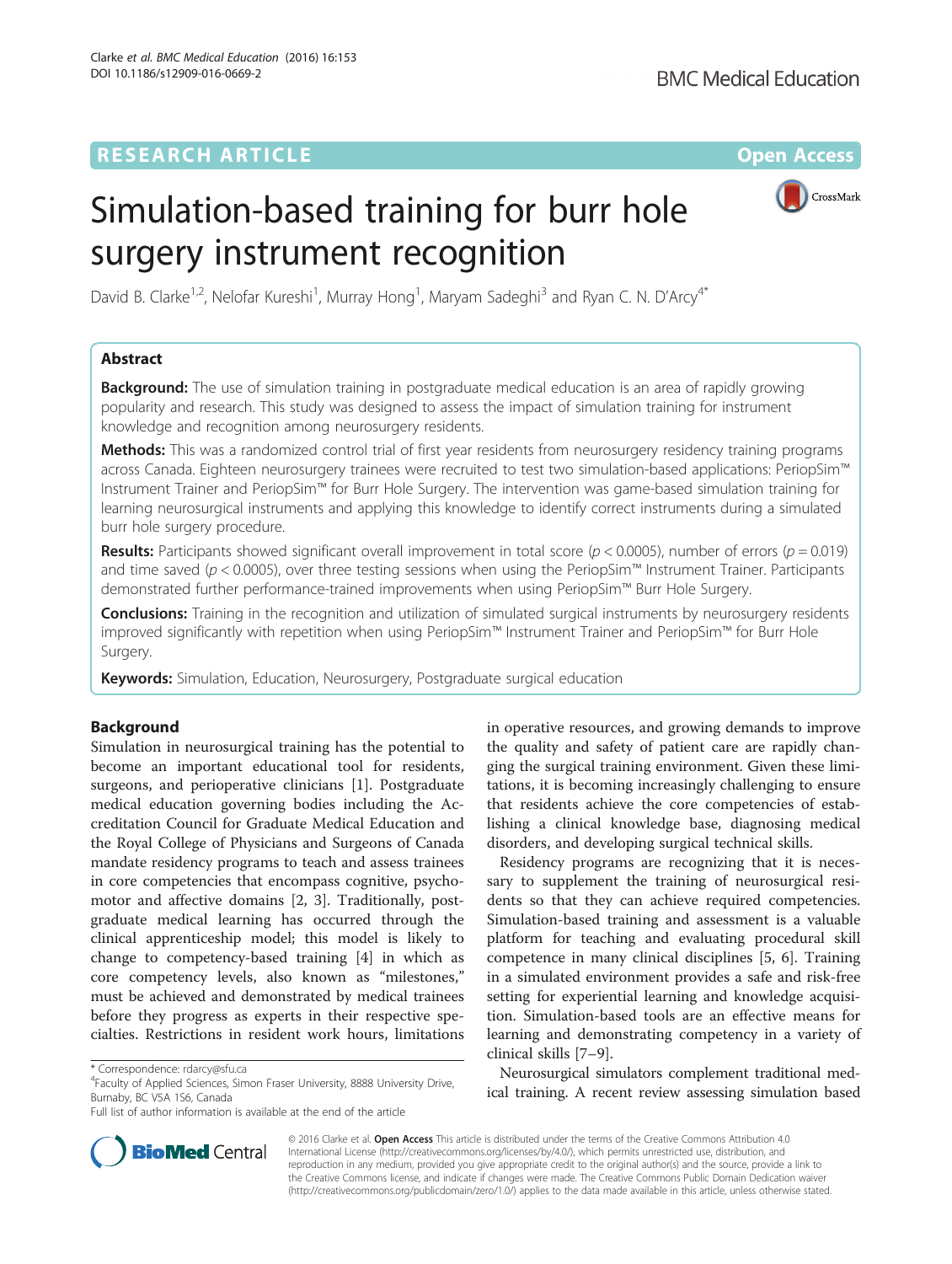<span id="page-1-0"></span>technologies in neurosurgical resident education [[10](#page-6-0)] found that sophisticated virtual reality (VR) simulators with haptic feedback and innovative 3D printing technology are popular methods of training in general, vascular and skull base neurosurgery. Validated simulators in spinal neurosurgery [[11\]](#page-6-0) include the Immersive-Touch® (Immersive Touch, Inc., Chicago, Illinois) for percutaneous lumbar puncture, thoracic and lumbar pedicle screw placement, percutaneous spinal fixation, and vertebroplasty and the Dextroscope® (Volume Interactions Pte, Ltd., Singapore) for neuroanatomical instruction and preoperative planning.

PeriopSim™ has been developed by Conquer Mobile in close collaboration with clinical surgeons and perioperative clinicians as an iPad application to provide a convenient user-friendly platform to facilitate learning about surgical procedures, instruments and techniques. It is a novel technology for surgery training, which in neurosurgery has two current modules: PeriopSim™ Instrument Trainer and PeriopSim™ for Burr Hole Surgery (Fig. 1). PeriopSim™ Instrument Trainer teaches general neurosurgical instruments using voice prompts and a simulated tool tray to guide the participant to select the correct tool. To create a realistic training environment, instruments displayed in the Instrument trainer are HD simulations of real surgery instruments. PeriopSim™ for Burr Hole Surgery teaches basic neurosurgical instrument usage for a burr hole surgical procedure. The burr hole surgery app is developed using a video clips of a real surgery. Using voice prompts, the interactive video of the burr hole procedure focuses on the use and appearance of instruments. Gamification techniques such as scoring and timed challenges motivate users to practice, sharpen skills and compete with colleagues [[12, 13\]](#page-6-0).

The PeriopSim™ platform was tested in a preliminary development study for residents at the Canadian Neurosurgery Rookie Camp. Rookie Camp provides an educational forum that emphasizes cognitive, behavioral and technical skills for all postgraduate year 1 (PGY-1) residents from various centers at the start of their training. This is national effort, in collaboration with the Neurosurgery Specialty Committee of the Royal College of Physicians and Surgeons of Canada and with support from the Canadian Neurosurgical Society ([http://](http://www.neurosurgeryrookie.ca) [www.neurosurgeryrookie.ca](http://www.neurosurgeryrookie.ca)) [[14, 15\]](#page-6-0).

The objective of this study was to evaluate whether PeriopSim™ Instrument Trainer and PeriopSim™ for Burr Hole Surgery improve the recognition of neurosurgical instruments.

## Methods

## Participants

The study involved a convenience sample of 18 PGY-1 neurosurgery trainees, drawn from 12 training programs participating in the 2014 Canadian Neurosurgery Rookie Camp in Halifax, Nova Scotia, Canada. Each study participant was provided with a unique QR barcode with an ID number to scan and enter the simulation applications. Participants were randomly divided into two groups (Group A,  $n = 10$  and Group B,  $n = 8$ ). Simple randomization based on QR codes was used to assign participants to study groups; even number QR codes were assigned to Group A and odd number QR codes were assigned to Group B. Participants were blinded to their group allocation. In addition, six experienced instructors (Group C,  $n = 6$ ) performed specific simulation tasks.

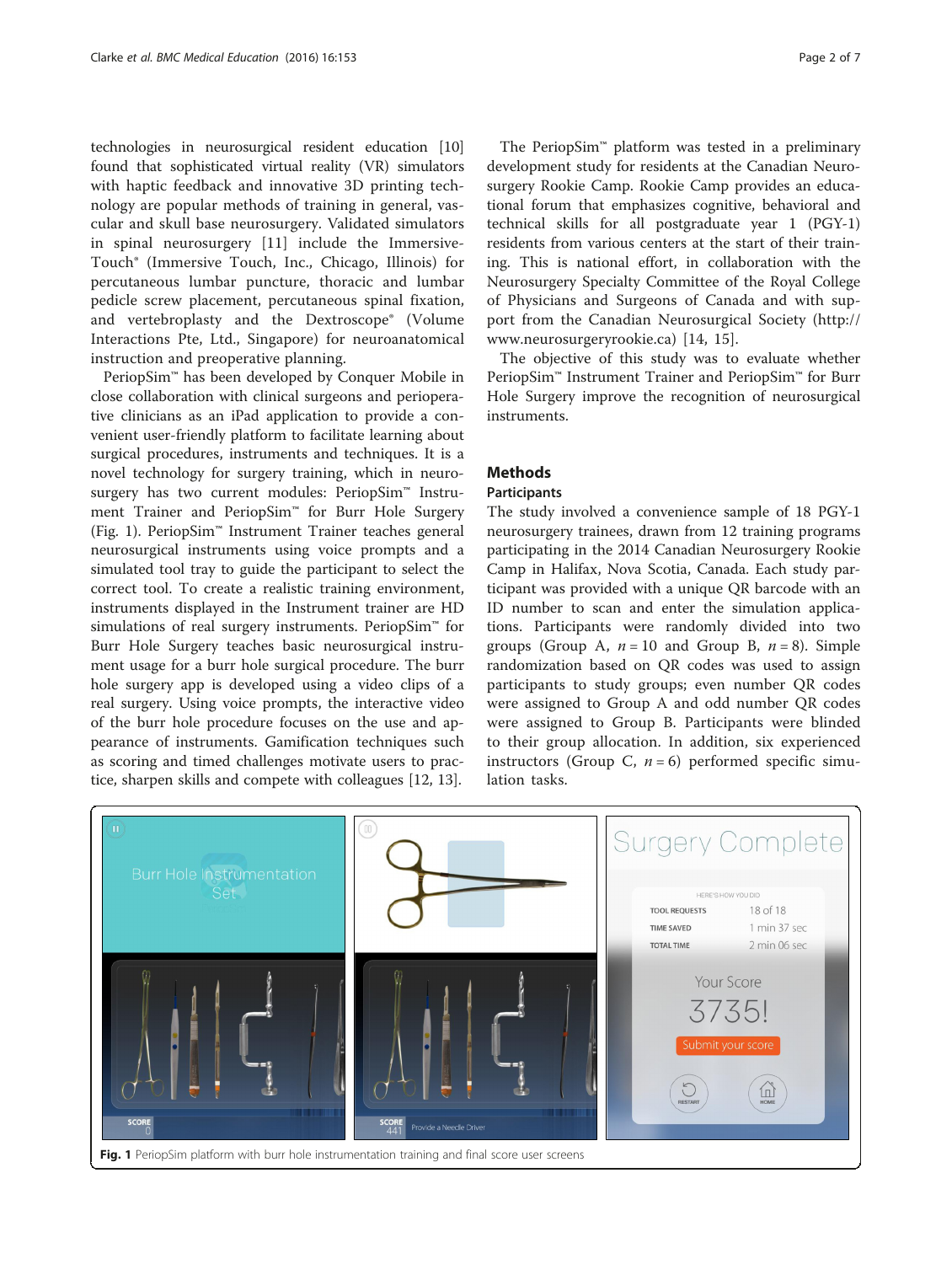## <span id="page-2-0"></span>Design

The study was designed to assess whether the Periop-Sim™ Instrument Trainer and PeriopSim™ for Burr Hole Surgery led to improvements in instrument knowledge and recognition with repetition. Participating residents were randomized into one of two groups. Figure 2 shows the experimental design for Group assignment across PeriopSim™ Instrument Trainer and PeriopSim™ for Burr Hole Surgery. Trainee randomization was performed to assess the effect of PeriopSim™ Instrument prior to participating in PeriopSim™ for Burr Hole Surgery. Trainees in Group A and Group B performed simulation tasks three times. Faculty experts at the Rookie Camp provided average recorded scores for PeriopSim™ Instrument Trainer and the PeriopSim™ for Burr Hole Surgery in order to establish expert-level performance baselines. Due to time constraints, experts (Group C) performed simulation tasks only twice. After each session, participants were presented with a dashboard displaying the performance outcomes and proficiency within the task (Fig. [1\)](#page-1-0).

The primary outcome measures were time saved, number of errors, and total score. Time saved was defined as the duration in seconds from the time the participant correctly submitted an instrument prior to the maximum allotted time. Number of errors was counted as the number of incorrectly selected instruments on the first attempt. Any additional attempts were discarded, but participants were required to select the correct instrument in order to move on. The algorithm for total score was gamification-based and was dependent upon

the number of correct responses in the first attempt and time saved. To determine the total score, the system used a multiplication factor of 200 per second of time saved and a multiplication factor of 100 for the number of correctly identified instruments on the first attempt. The algorithm for total score was created by the simulation development team and the formula was weighted towards time saved to encourage users to anticipate correct instruments.

## Statistical analysis

Performance measures (total score, number of errors and time saved) were reported as mean and standard error of the mean (SEM) for all groups. An omnibus repeated-measure ANOVA was conducted on performance metrics to evaluate significant change over testing sessions (using conservative degrees of freedom to adjust for potential alpha inflation). Post-hoc t-test analyses were then used to evaluate specific differences in the total score, number of errors, and time saved of subjects belonging to all three groups. The significance level was set at  $p < 0.05$ . All statistical analyses were performed using SPSS version 21 (IBM Corp., Armonk, NY, USA).

## **Results**

## PeriopSim™ instrument trainer

Figure [3](#page-3-0) shows performance gains for Group A (compared with Group C) over three sessions of using PeriopSim<sup>™</sup> Instrument Trainer. Repeated-measures ANOVA demonstrated a main effect of total scores, with a significant difference across the three training sessions ( $p < 0.0005$ ). Post

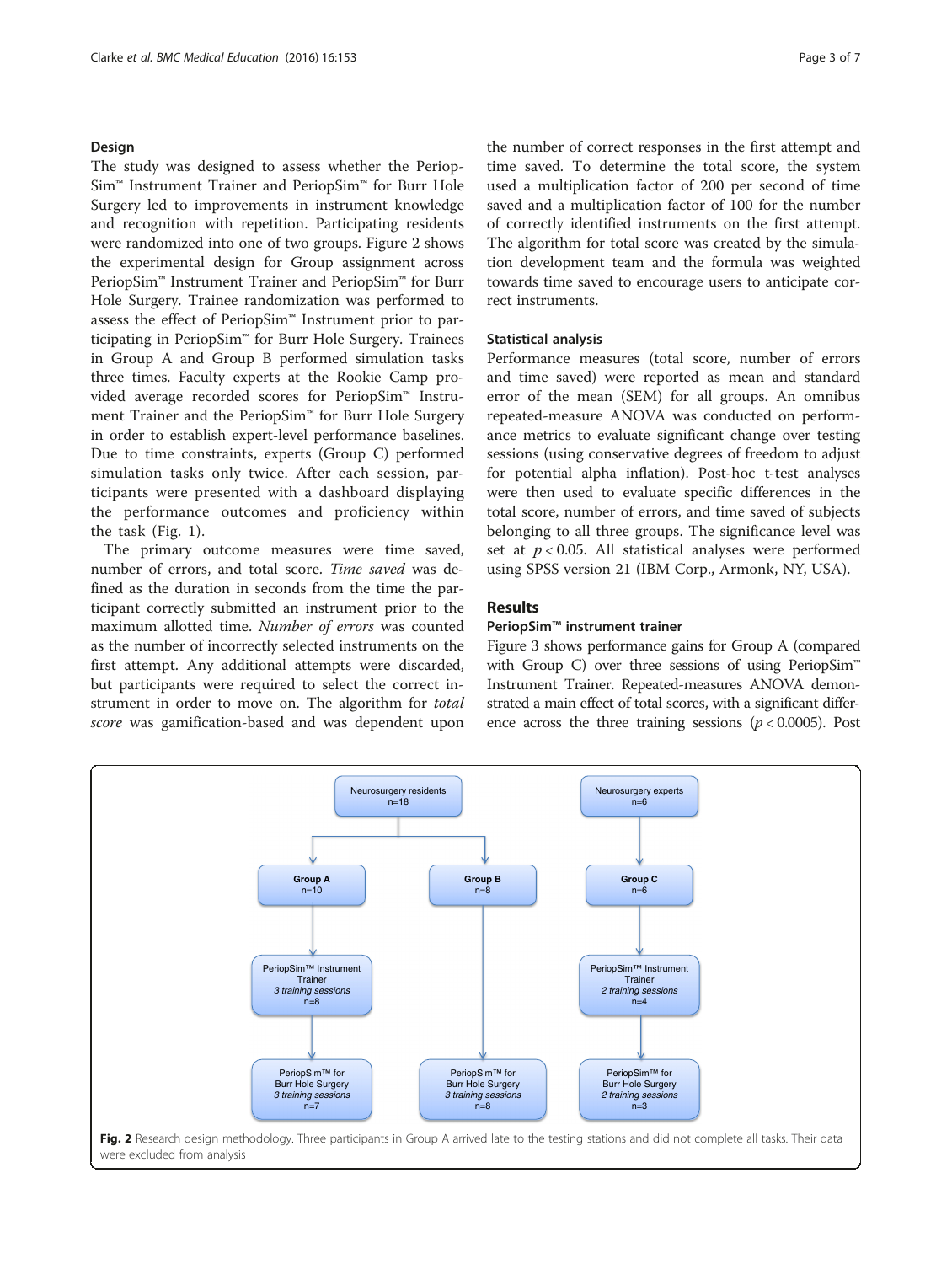<span id="page-3-0"></span>

hoc tests (Bonferroni corrected) revealed that the total score on the PeriopSim™ Instrument Trainer increased significantly from session 1 to session 2 (10937  $\pm$  1289 vs.  $17029 \pm 1427$ , respectively,  $p = 0.008$ ). By session 3, Group A residents achieved a mean score of 21264 ± 873, which was significantly different from session 1 ( $p < 0.0005$ ) and session 2 ( $p = 0.002$ ) total scores (Fig. 3a).

Number of errors also differed significantly between three training sessions for Group A  $(p = 0.013;$  Fig. 3b). Errors in identification of surgical instruments decreased from session 1 to session 2  $(2.8 \pm 0.9 \text{ vs. } 0.8 \pm 0.8)$ , but this change was not statistically significant ( $p = 0.189$ ). There was a significant drop in the number of errors between session 1 and session 3 ( $p = 0.046$ ).

Group A residents saved time in the testing sessions by anticipating instruments while using the PeriopSim<sup>™</sup> Instrument Trainer (Fig. 3c). There were additional savings in time with each repetition of the simulation: between session 1 and session 2 ( $p = 0.007$ ) as well as between session 2 and session 3 ( $p = 0.002$ ). By the third session, residents had doubled their saved time during simulation compared with their initial session.

The results demonstrated that the score, number of errors and time saved for Group C was not significantly different between the two testing sessions. As Group C was used to establish expert level performance, we also compared Group A's performance to Group C. By the second session, Group A's total score, number of errors, and time saved were not different from Group C.

### PeriopSim<sup>™</sup> for burr hole surgery

Group A and Group B performed PeriopSim™ in a simulated Burr Hole Surgery over three consecutive sessions (Fig. [2](#page-2-0)). Figure [4](#page-4-0) shows how the groups performed.

In Group A, PeriopSim™ for Burr Hole Surgery total scores showed a significant increase between session 1 and session 2 (3703 ± 269 vs. 7062 ± 975,  $p = 0.037$ ), but not between session 2 and session 3 ( $p = 0.136$ ; Fig. [4a](#page-4-0)). The decrease in the number of errors for Group A was not significantly different between session 1 and session 2 (3.7 ± 0.7 vs. 2.1 ± 0.7,  $p = 0.548$ ) or between session 2 and session 3 ( $p = 0.815$ ; Fig. [4b\)](#page-4-0).

Group A showed an increase in the time saved from session 1 to session 3  $(5.4 \pm 1 \text{ vs. } 33.4 \pm 8 \text{ sec.})$ , which was statistically significant ( $p = 0.032$ ). However, the difference in time saved was not significant from session 1 to session 2 ( $p = 0.055$ ) or session 2 to session 3 ( $p = 0.156$ ; Fig. [4c](#page-4-0)).

In Group B, PeriopSim™ for Burr Hole Surgery showed similar results to that of Group A. There was a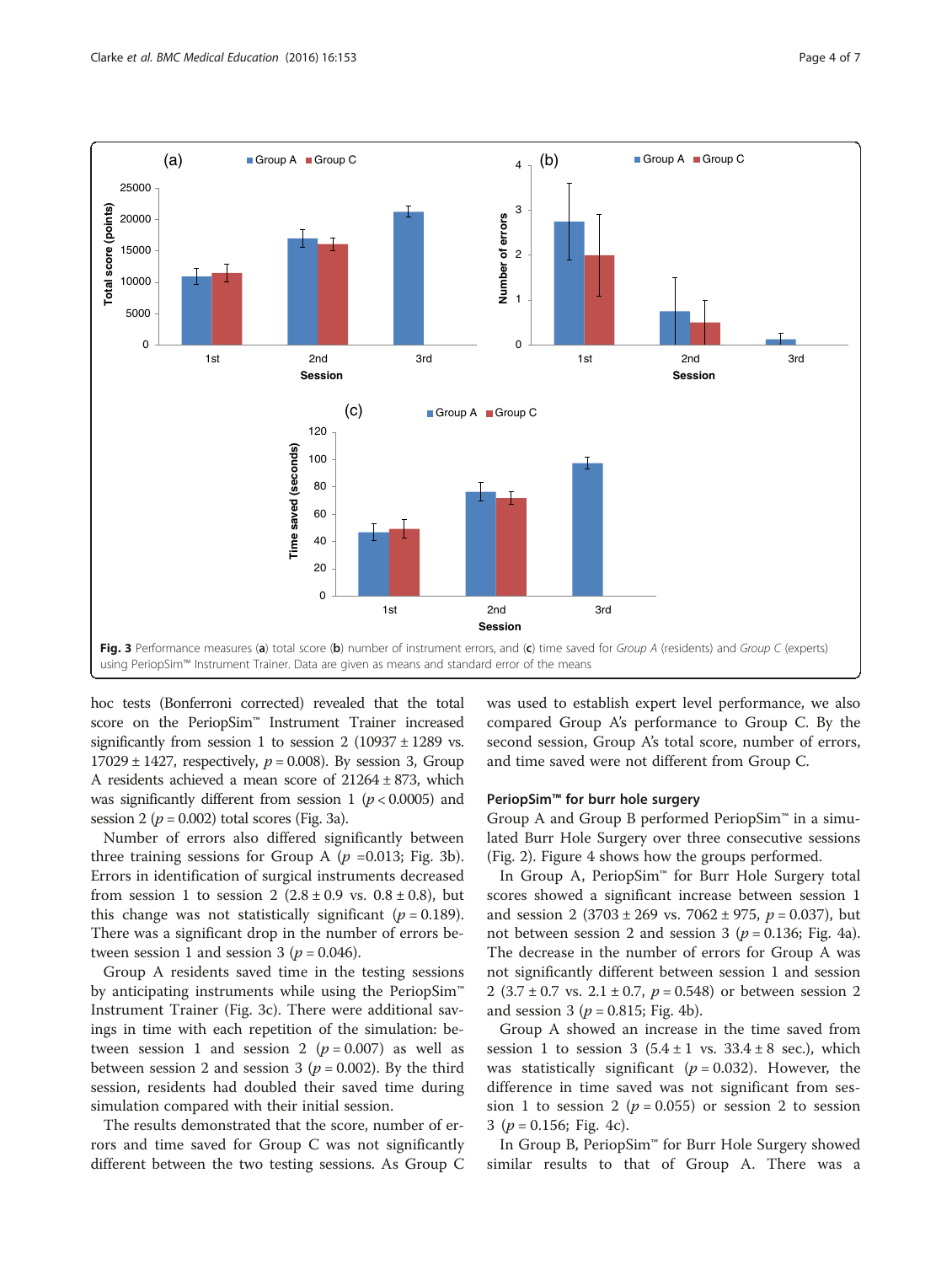<span id="page-4-0"></span>

significant increase in total scores between session 1 and session 2 performance  $(2767 \pm 123 \text{ vs. } 6565 \pm 724,$  $p = 0.002$ ) and also between session 2 and session 3  $(p = 0.005;$  Fig. 4a). The decrease in the number of errors was not significantly different over the three sessions (Fig. 4b).

As was seen in Group A, Group B demonstrated significant additional savings in time with each repetition of the simulated surgery. Time saved from session 1 to session 2  $(1.3 \pm 0.5 \text{ vs. } 18.7 \pm 3.7 \text{ sec.})$  was statistically significant ( $p = 0.005$ ) and time saved from session 2 to session 3 was also significant ( $p = 0.005$ ).

We compared the performance of trainees from Group B to those of Group A who had performed PeriopSim™ Instrument Trainer prior to PeriopSim™ for Burr Hole Surgery. Although the absolute numbers of errors were greater in Group B during session 1 (Fig. 4b), this difference was not statistically significant. With the exception of total score ( $p = 0.006$ ) and time saved in session 1 ( $p =$ 0.008), there were no significant differences in performance between Group A and Group B.

As one might expect, Group C's expert performance in PeriopSim™ for Burr Hole Surgery was not different over the testing sessions. By session 2, the mean score, number of errors, and time saved was not significantly different between the non-experts (Groups A and B) versus the experts (Group C).

# **Discussion**

Results from the experiment support the hypothesis that recognition of surgical instruments by residents improves with repetition when using the PeriopSim™ platform. Trainees from Group A, who performed PeriopSim™ Instrument Trainer, showed a significant increase in total score and time saved and a decrease in the number of errors over three testing sessions. Trainees with and without prior training on the instrument trainer displayed total score and time saved improvement over repeated sessions on PeriopSim™ for Burr Hole Surgery. Furthermore, there was a tendency to have fewer errors in performing the Burr Hole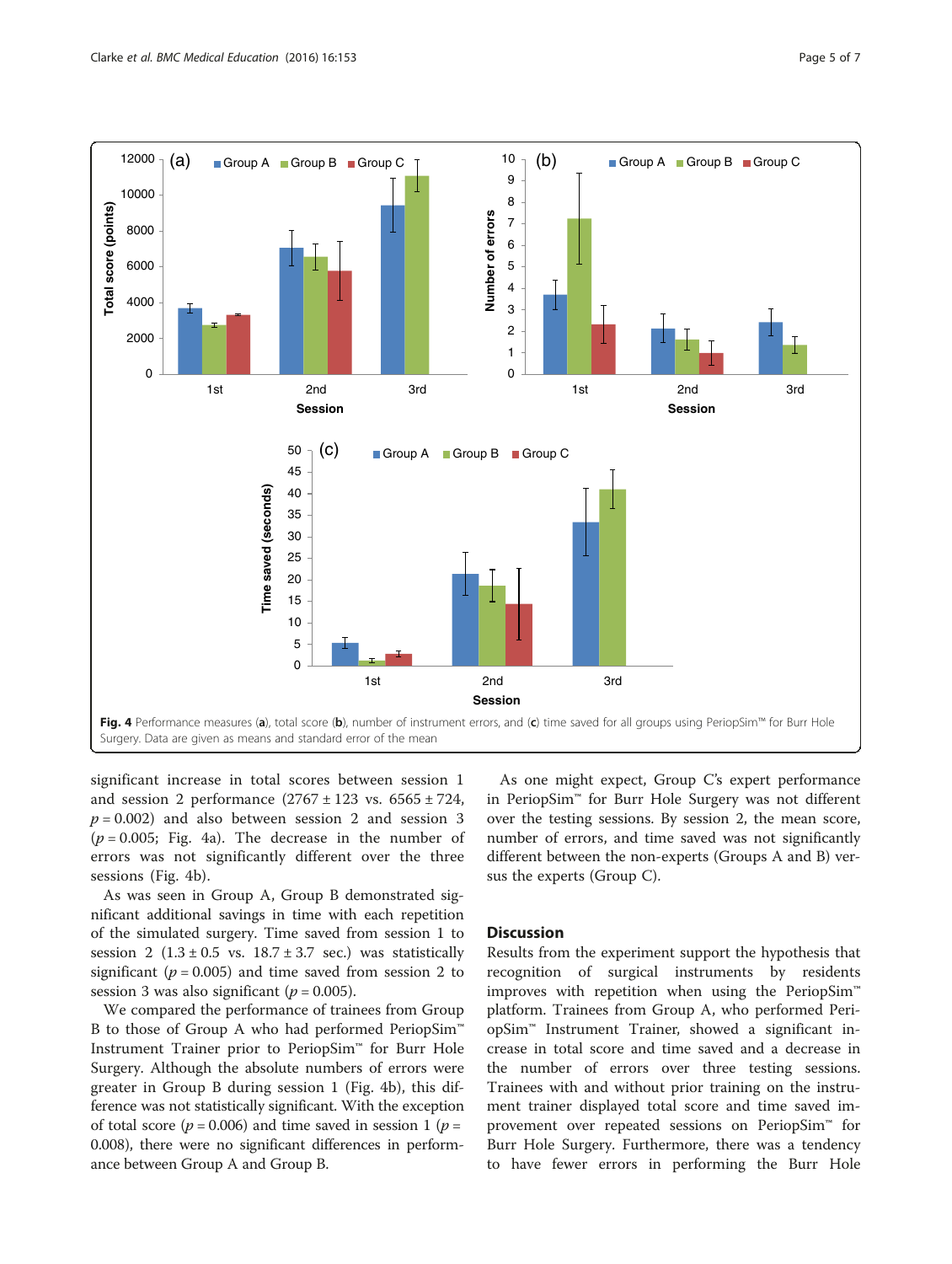Surgery if there was prior training on the Instrument Trainer, but this was not statistically significant.

Residents demonstrated an improvement in overall performance using the PeriopSim™ Instrument Trainer, yet their performance on burr hole surgery simulation was not better than residents in Group B, who had no prior instrument training. This finding suggests that experience with the Instrument Trainer does not translate into a simulated operating room (OR) experience; however, the instruments used in the simulated burr hole surgery are quite basic and the residents may have had familiarity with them based on previous neurosurgical OR experience (something we did not assess).

Previous studies have established that simulation-based training can be effectively implemented in neurosurgical residency programs to complement the traditional apprenticeship model [[14](#page-6-0), [16](#page-6-0)]. Operational definitions of performance metrics of simulation training are ambiguous; however, there is consensus that metric units should capture accuracy, errors and efficiency of procedural steps [[17](#page-6-0)]. This study evaluated the PeriopSim™ platform as a method of simulation-based training of surgical instruments in a controlled environment. Performance metrics of trainees showed progressive improvement over time, indicating that the learning curve for instrument recognition during a simulated burr hole surgery may be shortened with this approach.

Limitations of this study include a small sample size and lack of construct validity; however, the findings provide a useful baseline for assessing the differences in instrument recognition that may be found between postgraduate trainees who perform various simulation tasks. Larger studies are required to validate the effect of iPadbased simulation training of neurosurgical instruments. Our results may be influenced by confounding factors such as prior neurosurgical experience of postgraduate trainees; this was not assessed in the present study and may be a source of potential bias. Other factors such as age, gender, and handedness may also potentially influence outcomes, but were not assessed. Importantly, this study did not measure whether trainees were able to retain knowledge learned from simulation-based training after the completion of Rookie Camp, another key area of further investigation.

Postgraduate medical educational programs are increasingly examining the potential role of simulationbased training as a cost-effective and efficient tool in surgical education. Surgical simulation offers residents opportunities to practice and become competent in procedural skills without exposing patients to unnecessary risk [[1\]](#page-6-0). The use of interactive game-based learning is an emerging technology, which can improve residents' motivation and engagement in simulation-based learning. Future work will involve evaluating the transference of

skills from simulation training to the real environment of the neurosurgical operating room.

Simulation training is becoming increasingly popular in many surgical disciplines [[18, 19\]](#page-6-0) and is rapidly emerging as an alternate modality to augment traditional surgical training. Findings from this study demonstrate that recognition for burr hole surgery instruments can be improved with repetitive simulation training using the PeriopSim platform. Although not examined in this study, this simple yet effective technology can be deployed internationally and would prove beneficial for novice surgeons and other surgical team members in any healthcare system.

## Conclusion

PeriopSim<sup>™</sup> is a computer-based simulation that can effectively improve performance of surgical instrument recognition. Future work and further simulation development are required to evaluate this type of novel technology as an effective educational tool for the members of the surgical team.

#### Abbreviations

OR: operating room; PGY: postgraduate year; SEM: standard error of mean.

#### Acknowledgements

We would like to acknowledge the technical support provided by Aaron Hilton and Angela Robert of Conquer Mobile for the simulation platforms used in this study.

#### Availability of data and materials

Data used in this study may be available by request. Please contact Dr. Ryan D'Arcy rdarcy@sfu.ca.

#### Authors' contributions

DBC conceived the study, participated in its design and coordination, and edited the manuscript. NK performed the statistical analysis, data interpretation, and prepared the manuscript. MH contributed to the study design, coordination, and data collection. MS performed the statistical analysis and data interpretation. RCND conceived the study, supervised the analysis, and edited the manuscript. All authors have read and approved the final version of the manuscript.

#### Competing interests

DBC and RCND are members of the medical advisory board for Conquer Mobile.

#### Consent for publication

Not applicable.

#### Ethics approval and consent to participate

All participants provided informed consent, and all study procedures were approved by the Capital Health Research Ethics Board.

#### Author details

<sup>1</sup> Division of Neurosurgery, QEII Health Sciences Centre, 1796 Summer Street, Halifax, NS B3H 3A7, Canada. <sup>2</sup>Brain Repair Centre, Dalhousie University, 1348 Summer Street, Halifax, NS B3H 4R2, Canada. <sup>3</sup>Simon Fraser University Burnaby, BC V5A 1S6, Canada. <sup>4</sup> Faculty of Applied Sciences, Simon Fraser University, 8888 University Drive, Burnaby, BC V5A 1S6, Canada.

Received: 10 December 2015 Accepted: 12 May 2016 Published online: 27 May 2016